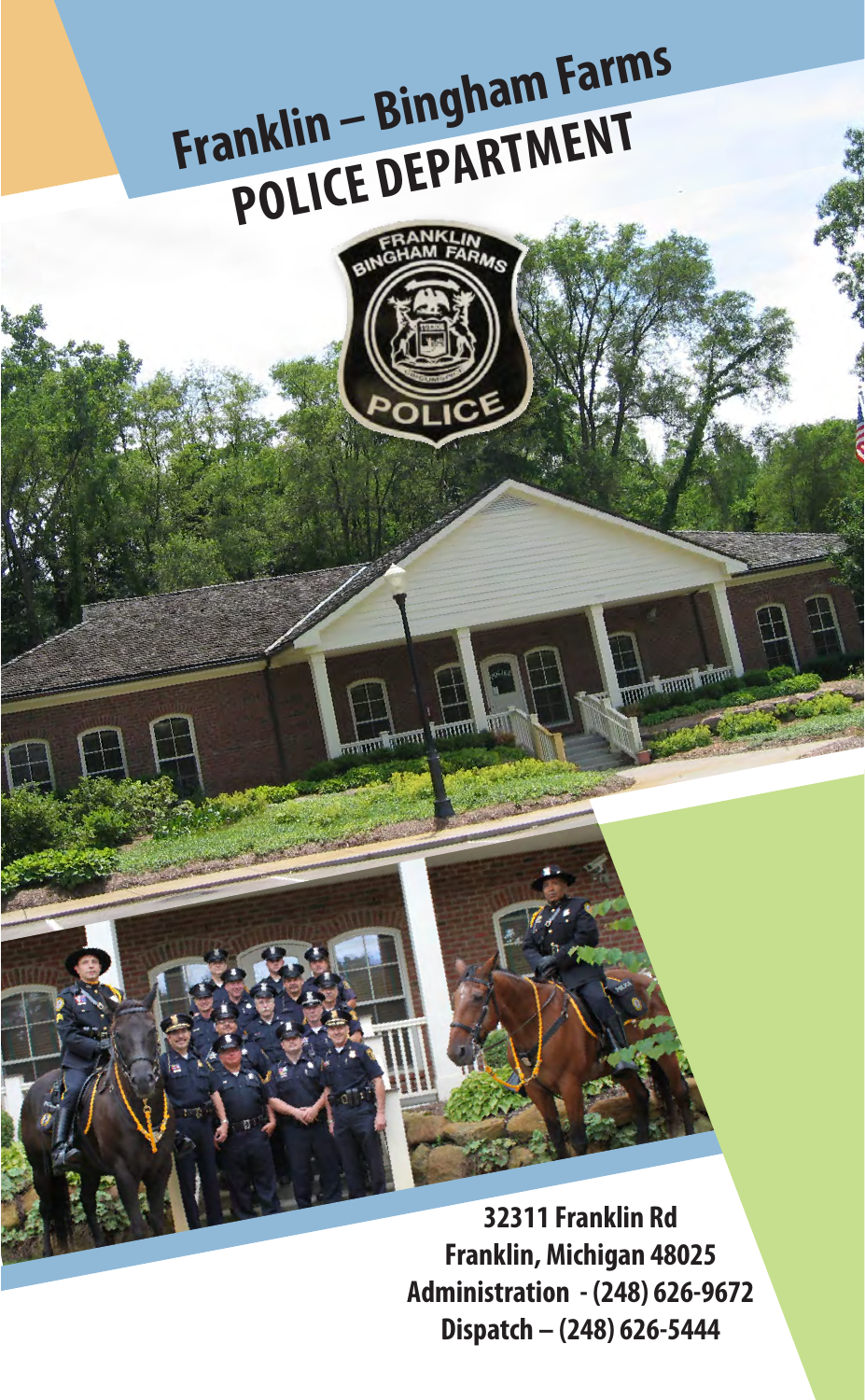

**The Franklin-Bingham Farms Police Department is staffed 24 hours a day seven days a week, and for all** *EMERGENCIES DIAL 9-1-1.*

**The police station is located at 32311 Franklin Rd, on the southwest corner of Franklin Rd and Carol St. The front lobby and the administrative office is open weekdays from 9 am to 5 pm. Police administrative number (248) 626-9672.**

#### *For non-emergency police response, please call the Police Dispatch Center at (248) 626-5444.*

**There is also a telephone located next to the front door of the station that will put you in direct contact with the dispatch center in the event of an emergency.**

**Additional information can be obtained on the Franklin Village website: http://www.franklin.mi.us/Government/Police/OverviewPolice.asp This website includes:**

- **• Police Department Annual Report**
- **• Special Local Crime Bulletins**
- **• Crime Prevention Tips**
- **• Vacation House Check Request Forms**
- **• OakGov Message Delivery System (Crime Notification System)**
- **• Mobile Watch Program**

**We also encourage you to sign-up for the OakGov Message Delivery System: http://www.franklin.mi.us/Government/Police/EmailAlertProgram.asp**



**When you have a chance please stop by and visit us. If you have any questions please do not hesitate to give us a call.** 

> Patrick Browne – Chief of Police **Administrative Number – (248) 626-9672 Fax Number – (248) 538-5450**

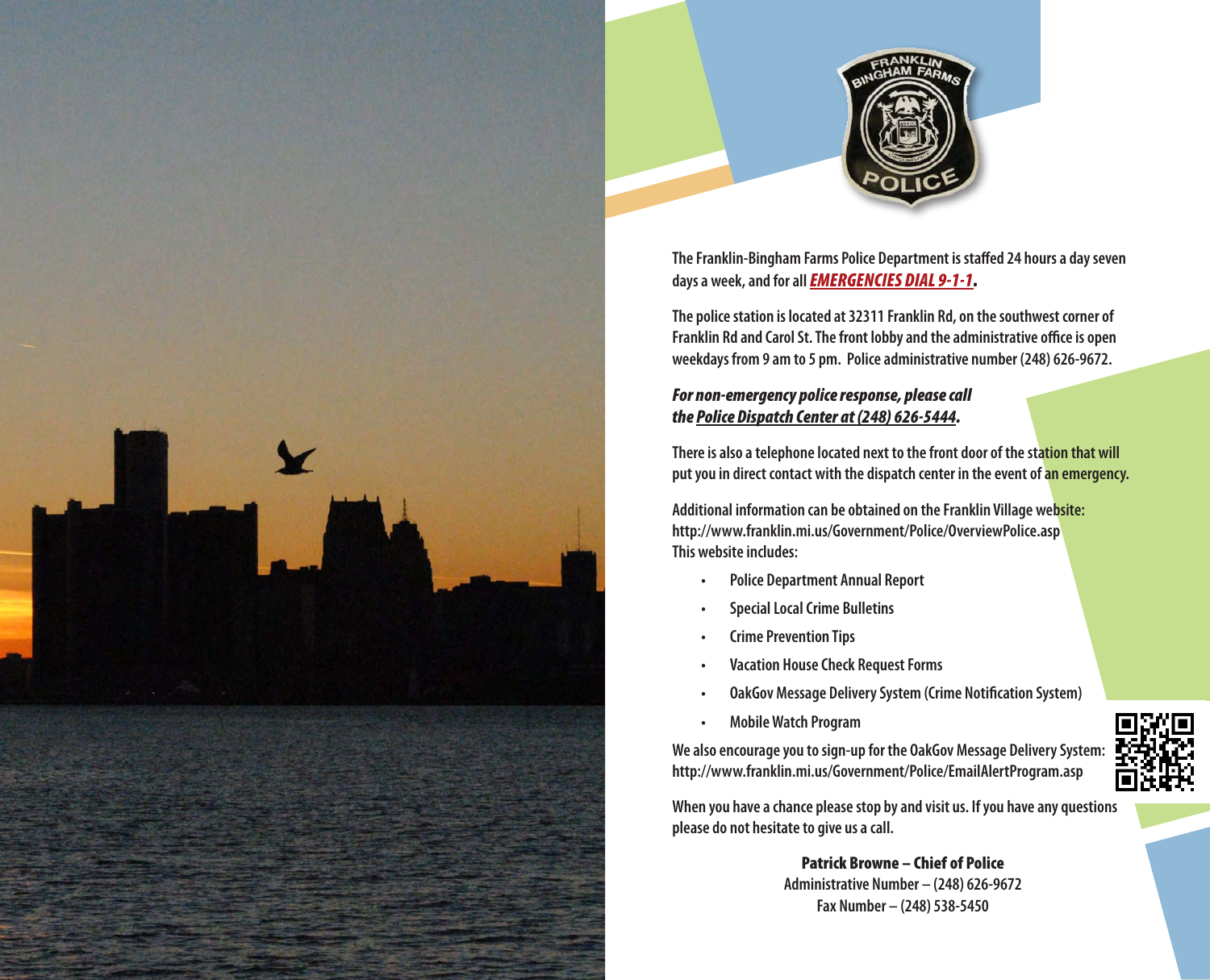

**Burglary victims often feel vulnerable and violated, as their personal space has been invaded. Residential burglaries statistically occur during the day while families are at work or school. Most recently here in the Franklin-Bingham Farms communities we have experienced this scenario as well. The most common entry technique for these daytime invasions has been through unlocked doors.**

**Unfortunately, it is hard to catch burglars in the act and harder to catch them after the fact. While residential burglaries seem random in nature, there is a simple selection process. Occupied or unoccupied homes with easy or concealed access and quick escape routes are targeted. Once inside burglars look for small expensive items that are easily traded for cash. Favorite items include cash, jewelry, laptop computers, small electronic devices and guns.**

**Suspected burglars have divulged a few of their secrets to police departments on "what a burglar won't tell you". Here are a few examples:**

**• Hey, thanks for letting me use your bathroom when I was working in your yard last week. While I was in there, I unlatched the back window to make my return a little easier.**

- **• I always knock first. If you answer, I'll ask for directions somewhere or offer to clean your gutters. (Don't take me up on it.)**
- **• I'm not complaining, but why would you pay all that money for a fancy alarm system and then leave your house without setting it?**
- **• The two things I hate most: loud dogs and nosy neighbors.**
- **• If it snows while you're out of town, get a neighbor to create car and foot tracks into the house. Virgin drifts in the driveway are a dead giveaway.**

#### Protect yourself and make your home a less likely target with the following ideas:

#### *Bright Ideas:*

- **• Install lights by all exterior doors. Use these lights at night.**
- **• Install outside light fixtures where bulbs are hard to reach.**
- **• Illuminate house numbers for quick emergency services response.**
- **• Trim bushes back from doors and windows. Don't give burglars a place to hide.**

#### *Vehicle Smarts:*

- **• Close the garage door and cover windows, so no one can see inside.**
- **• If the vehicle cannot be parked in the garage be sure and lock all doors and hide the garage door opener from view.**

#### *Doors & Windows:*

- **• Change the locks when moving into a new residence.**
- **• Always keep your doors and windows locked. If you are working outside in your yard also lock all doors which are not visible from your work location.**
- **• Always activate your alarm system prior to leaving home regardless of the duration of time which you will be away.**
- **• Use solid core or metal exterior doors.**
- **• Install four-screw strike plates with three –inch screws to penetrate the wood frame, Use dead bolt locks on all exterior doors.**
- **• Add auxiliary track-type locks, removable drop bars, wooden dowels, or pinning devices to windows and sliding glass doors.**
- **• If you have "French Door" style exterior doors, secure the non-active door by installing header and foot bolts w/ 1-inch throws.**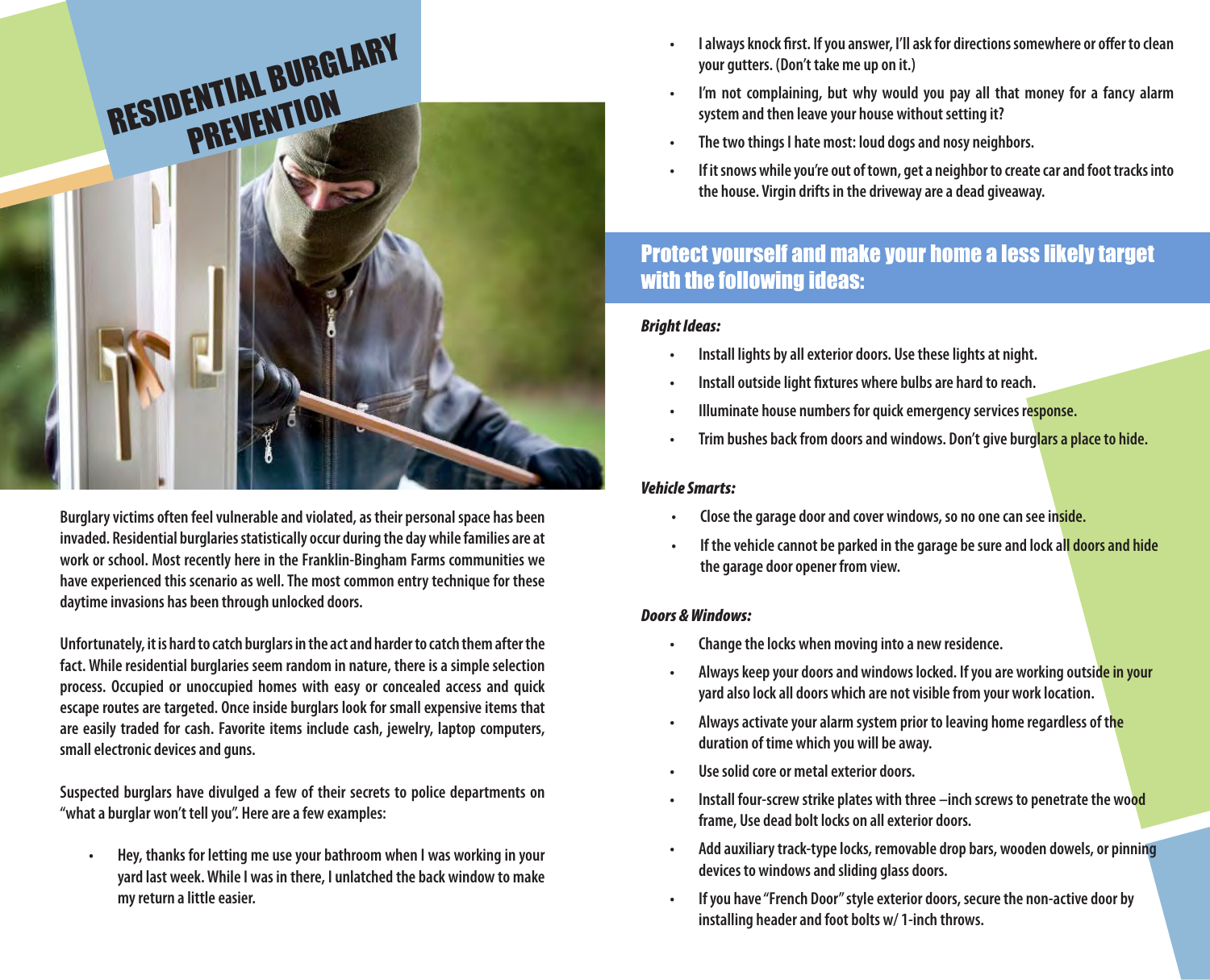#### *Landscaping:*

- **• Trim tree branches 7 feet off the ground.**
- **• Prune shrubs to not exceed 3 feet above the ground.**
- **• Use motion sensors and/or photocells on exterior floodlights.**

#### *Personal Information:*

- **• Keep all valuables in a home safe, which has been secured to a floor or interior wall.**
- **• Shred all personal documents prior to disposal.**

#### *Dealing With Strangers:*

- **• Never let strangers enter your home.**
- **• Be cautious of any unsolicited "door to door" home improvement contractors.**
- **• Verify any workers identity by employer issued ID cards and/or by calling their employer.**
- **• Never give keys to workers.**
- **• Never leave notes for anyone on the door.**

#### *While on Vacation:*

- **• Hire a house sitter (preferably a friend or family member).**
- **• Install a UL approved and monitored residential alarm system.**
- **• Park a neighbor's car in your driveway.**
- **• Use timers on indoor lights to give the impression you are home.**
- **• Temporarily suspend all newspaper and mail deliveries until you return. Don't allow newspapers to collect on your driveway.**
- **• Consider leaving a radio on which can be heard by anyone standing at your front door.**
- **• Visit the Franklin-Bingham Farms Police Department and fill out a Vacation Home Check request form.**

*Consider joining your local Mobile Watch Group, contact the Franklin/Bingham Farms Police Department for more information.*



### LARCENY FROM AUTO **PREVENTION**

#### *Protect Your Personal Property with these Preventive Tips!*

- **• Always lock all doors.**
- **• Verify all windows are closed.**
- **• Use your car alarm.**
- **• Park in heavily traveled and highly visible areas.**
- **• While shopping, park as close to the store entrance as possible.**
- **• Place all packages in your trunk; if you must continue to shop move your vehicle to another location.**
- **• Don't leave valuables in vehicle, including purses and wallets.**
- **• Keep portable electronic devices such as GPS and Laptop Computers hidden and out of sight.**
- **• Don't think it can't happen to you act before, not after the crime.**
- **• If possible, park your vehicles in your garage.**
- **• If you cannot park your vehicle in your garage, then don't leave the garage door opener where it can easily be retrieved by a thief.**
- **• Keep vehicle registration and insurance documents containing your name and address in your purse or wallet or in a place where a thief cannot find them inside your vehicle.**
- **• Immediately report any suspicious activity to the Franklin/Bingham Farms Police Department @ 248-626-5444.**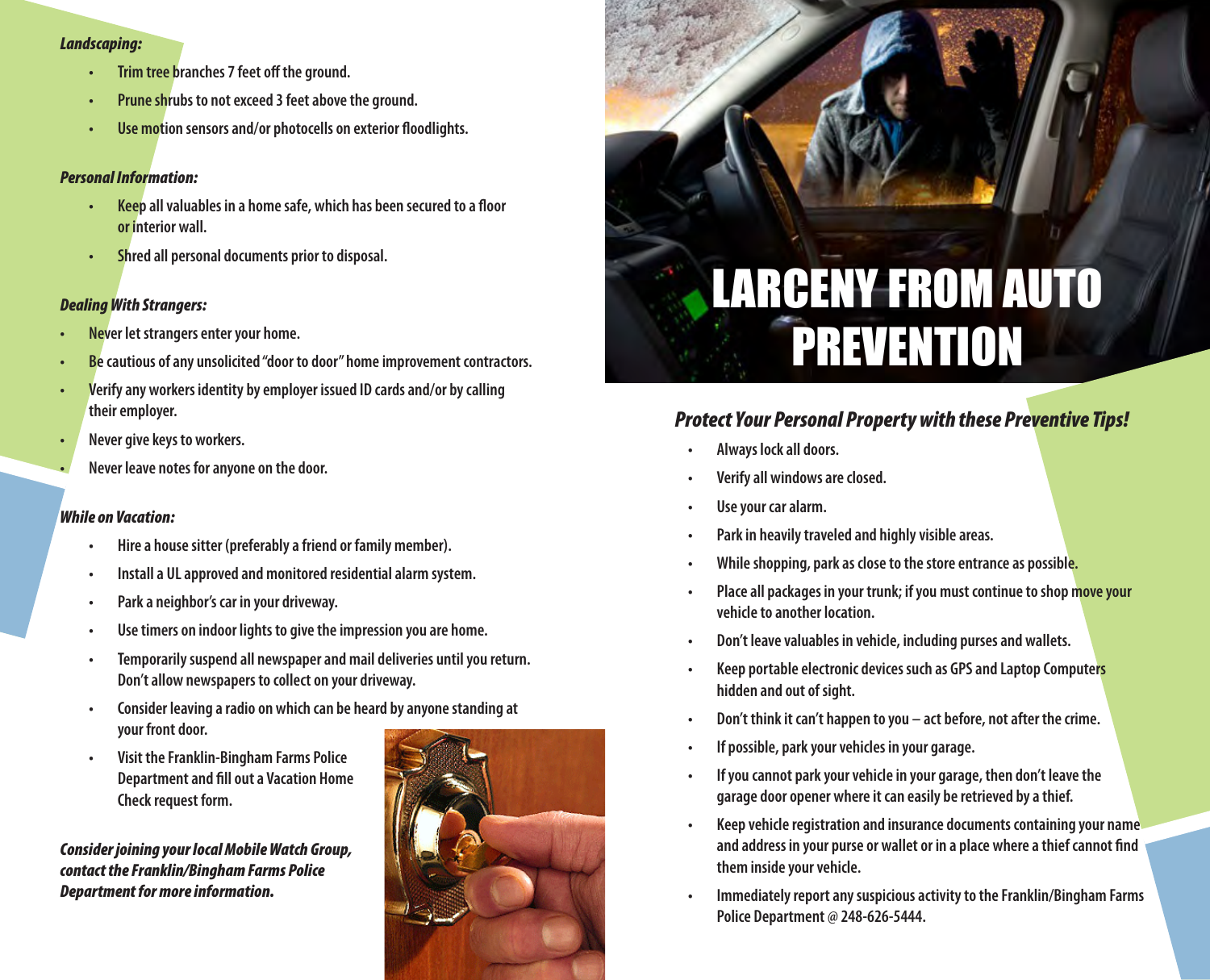



#### *What is Identity Crime?*

**Identity crime is the illegal use of another's personal information, such as a credit card number, social security number or driver's license number to commit fraud or other crimes.**

#### *How can you avoid becoming a victim?*

**To reduce or minimize the risk of becoming a victim just remember the word "***SCAM***".**

- **"S" Be** *Stingy* **about giving out your information to others unless you have a reason to trust them.**
- **"C"** *Check* **your financial information regularly, and look for what should be there and what shouldn't.**
- **"A"** *Ask* **periodically for a copy of your credit report.**
- **"M"** *Maintain* **careful records of your banking and financial accounts. Shred all financial documents containing personal information prior to disposal.**

**Visit the following websites for additional information:** 

- **• Order a copy of your credit report once a year from: www.annualcreditreport.com**
- **• U.S. Department of Justice: http://www.justice.gov/criminal/fraud/websites/idtheft.html**
- **• "Looks Too Good to Be True": http://www.lookstoogoodtobetrue.com/**

**Informational brochures are also available at the Franklin/Bingham Farms Police Department.**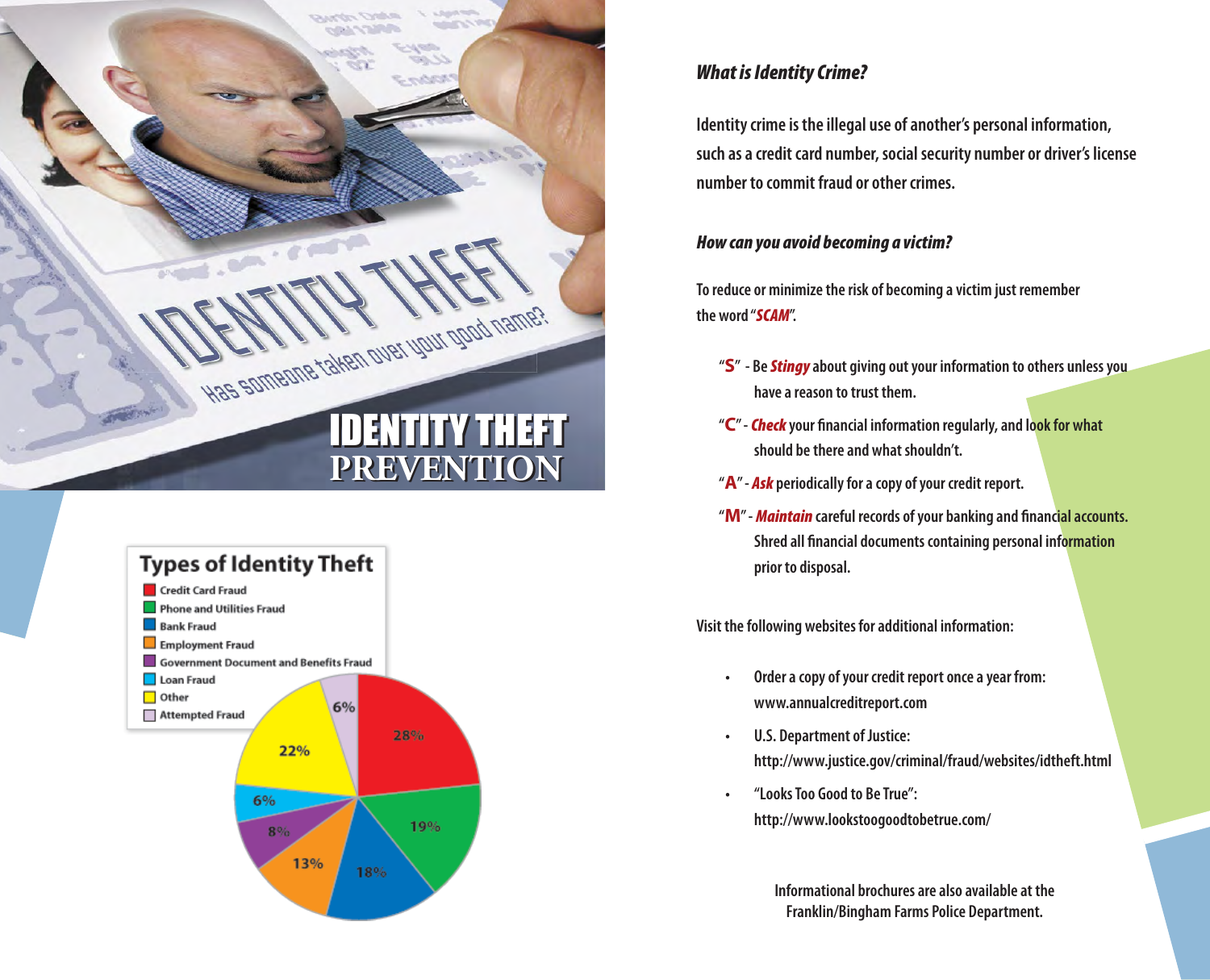### Crime Prevention for Senior Citizens

**Senior citizens currently represent the most rapidly growing segment of the population in the United States. Currently, one in every eight Americans is age 65 or older, a total of more than 35 million. By year 2025 this number will increase to an estimated 62 million. Although national surveys indicate senior citizens represent a relatively low victimized age group, they often exhibit the greatest fear of crime.** 

PERSONAL SAFETY **is very important because seniors are often alone or more trusting, they are frequently viewed as vulnerable and easy prey by criminals. Here are a few tips to help you from becoming a victim:**

- **• Remain alert while in parking lots, entering or leaving buildings and treat public restrooms and elevators as potential dangerous areas.**
- **• Utilize the "buddy system" when leaving home on errands and shopping trips.**
- **• Always trust your instincts, especially if you feel something is wrong about a situation or person that you feel poses a threat.**
- **• Never open your door to strangers, including door to door solicitors. If you feel something is wrong contact the police department immediately.**

FRAUD **– If it's "too good to be true", it probably is!**

- **• Never give out your credit card, bank account and/or social security numbers to anyone who has called or e-mailed you purporting to need this information.**
- **• Beware of "sure thing" investment opportunities, or persons asking you to front "good faith" money or to provide bank account information for money transfers.**
- **• Beware of door to door or telephone salespersons who use highpressure tactics. Demand written estimates and time to review all contracts prior to signing.**

IDENTITY THEFT **is the illegal use of your personal financial information. This can occur in wide variety of ways:** 

- **• Theft of a credit card or account information from your mailbox or trash, always treat your credit and debit cards as "cash".**
- **• Always shred all financial documents prior to their disposal.**
- **• Unsecured online financial activity, install protective software on your computer.**
- **• Always monitor your accounts and credit information regularly and immediately report any irregularities.**

**Visit the following websites for more information:**

- **• http://tiny.cc/v9vxo**
- **• http://tinyurl.com/cwhpasc (PDF Download)**

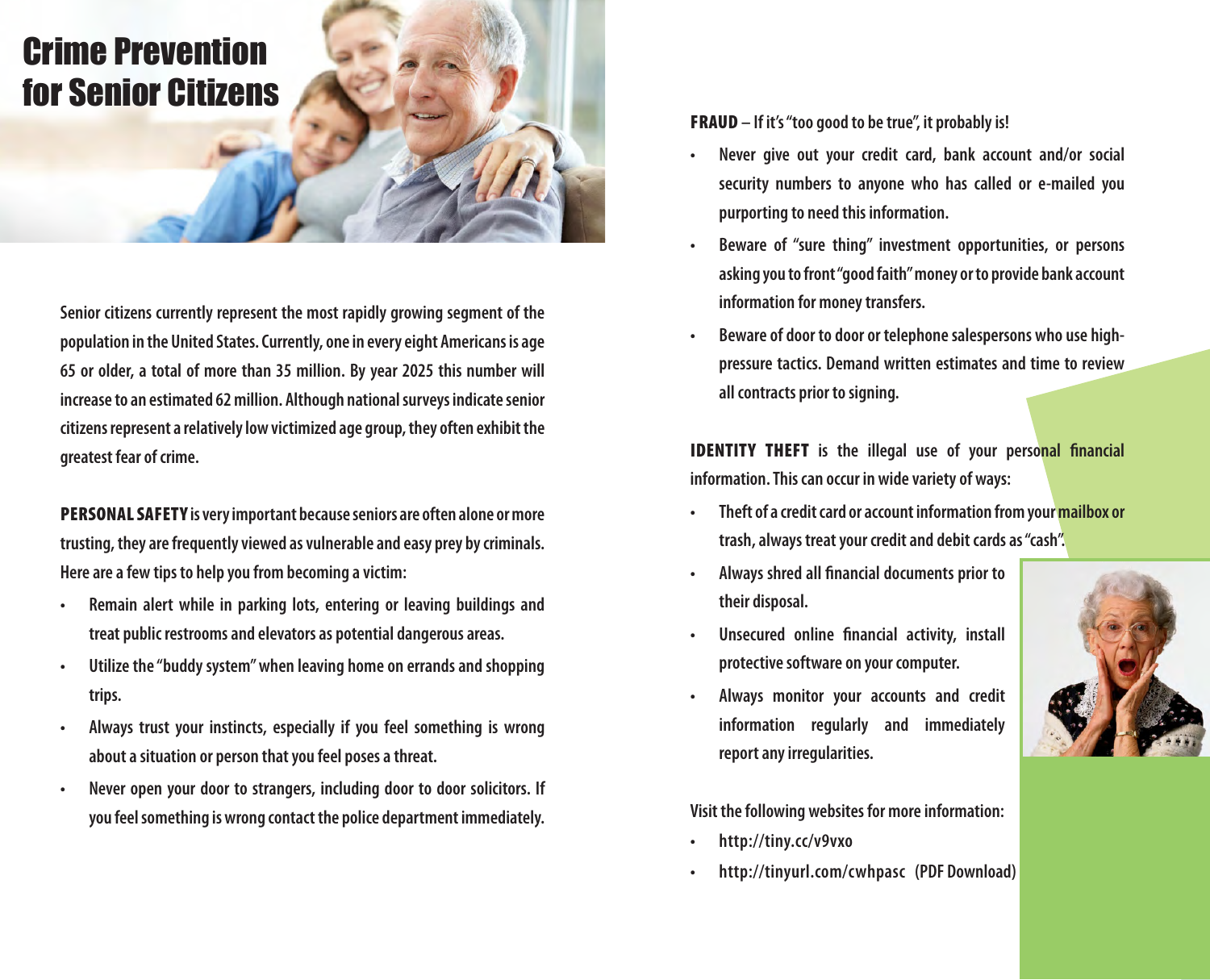# **CYBER CRIME**

#### WHAT IS CYBER CRIME?

It is any criminal act dealing with the illegal use of computers and networks (a.k.a. hacking). Additionally, a cyber crime also includes traditional crimes conducted through the Internet.

The U.S. Department of Justice categorizes computer crime in three ways:

- The computer as a target attacking the computers of others (spreading viruses is an example).
- The computer as a weapon using a computer to commit "traditional crime" that we see in the physical world (such as fraud or illegal gambling).
- The computer as an accessory using a computer as a "fancy filing cabinet" to store illegal or stolen information.

The FBI provides valuable information on their website. Visitors can look at Cyber Crime and see some examples of the types of crimes they investigate.

http://www.fbi.gov/about-us/investigate/cyber

#### "Scams & Safety"

From the FBI homepage, visitors can select this link from the toolbar and see a variety of resources including how to protect your kids, your computer, and your workplace from dangerous criminals along with other items of information.

http://www.fbi.gov/scams-safety/

The Internet Crime Complaint Center (IC3) is a partnership between the FBI and National White Collar Crime Center, it serves as a means to receive internet related criminal complaints, and to further research, develop, and refer criminal complaints to federal, state, local, or international law enforcement and/or regulatory agencies for any investigation they deem appropriate.

The FBI refers people to the IC3 website if they were a victim of losses that do not meet statutory or local US Attorney loss requirements to open an investigation. IC3 serves as a mechanism to identify common links between victims that after aggregation, meet the loss requirements. Also included on this website are links discussing "Internet Crime Prevention Tips", "Internet Crime Schemes" and other links that aid in preventing people from becoming victims.

http://www.ic3.gov

#### http://www.lookstoogoodtobetrue.com

This website was created to help educate consumers and those who use the Internet from becoming a victim of a variety of Internet Fraud schemes. Users visiting this website will find a variety of links but one of the most useful links is "Types of Fraud". This link discusses a variety of Fraud Types including Auction Fraud, Counterfeit Fraud, On-line Advertising Fraud, Pharmacy Fraud, Software Fraud, and Sweepstake/Lottery Fraud.

#### Here are some additional valuable tips:

- Regularly update your computer. Learn the software on your computer so you can be sure you regularly update and patch all software.
- It is recommended that users do not click on embedded links found in emails. Instead users should open their web- browser and type in the URL to the website they wish to visit.
- It is also recommended that users never open any email attachments which they receive from unknown senders.

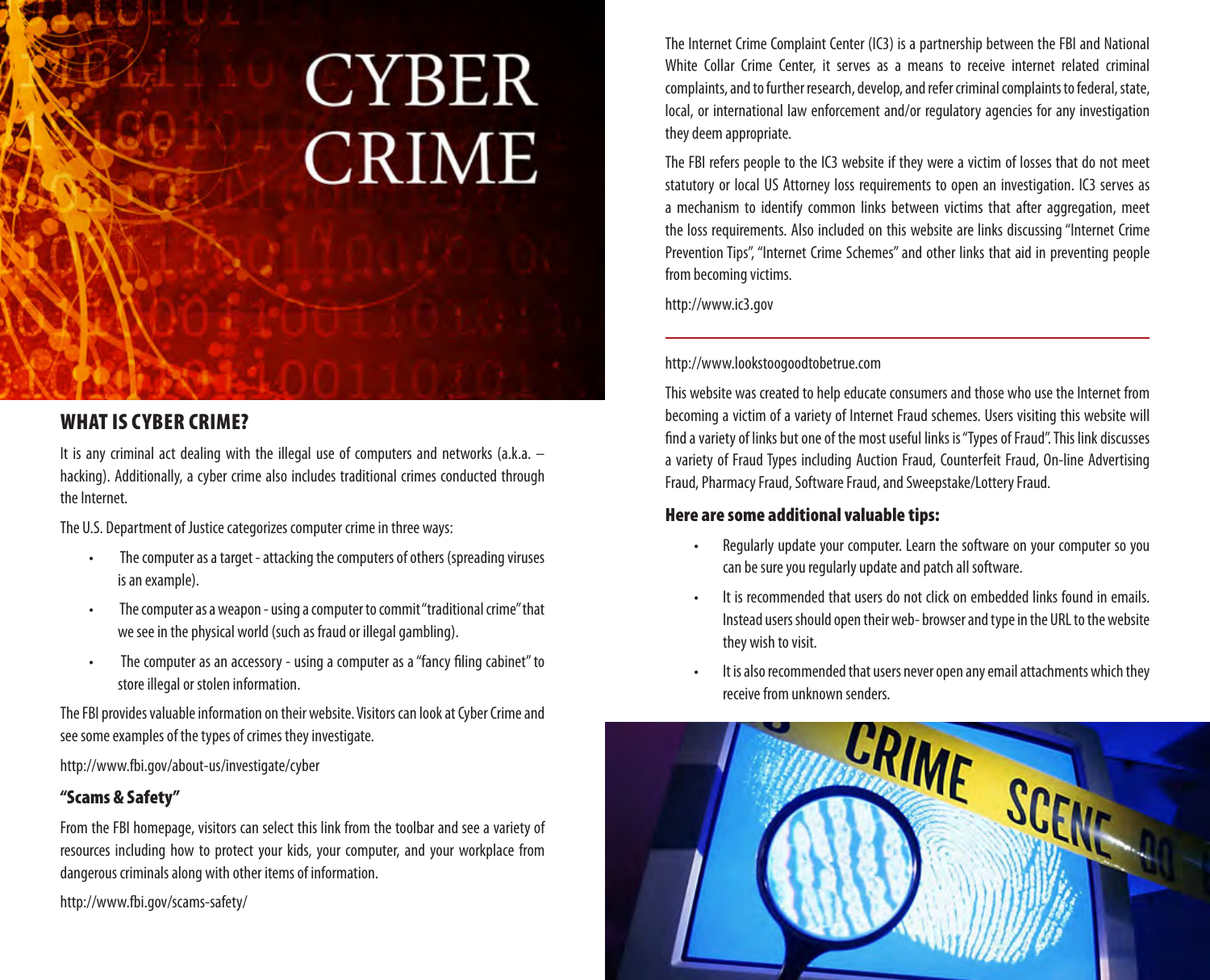Additional Safety Tips

#### *Don't Leave It Running*

**Each year as the season changes and the temperatures get colder, many drivers want to start their vehicles to warm them up before driving in the morning. (Many newer vehicles are equipped with remote starters that will shut-down the engine in the event that the vehicle is placed into gear without the ignition key in place.)** 

**Never leave your car running unattended even if you will only be gone for a minute. Vehicles are commonly stolen at convenience stores, gas stations, ATM's, etc.** 

#### *Winter Driving Tips*

**Prior to driving be sure to clear any "ice and snow" off your entire vehicle, not just a little peephole in the windshield. Visibility is very important especially during poor weather conditions.**

**Invest in a good snowbrush/ice scraper. Make sure every glass surface is clear. Also don't forget your side-view mirrors and all your lights as well. Also be sure your wiper blades clean the windshield well enough to allow you to see clearly. Carry an extra bottle of windshield washer fluid in your trunk because on snowy days you can easily go through half a gallon or more of windshield washer fluid just trying to keep your windshield clean.** 



**Carrying a blanket, bag of sand (for traction) and a shovel in your trunk are also good ideas - in case you become stuck and/or stranded. Also don't forget your cell phone, to call for assistance if stranded.**

#### **Personal Safety:**

- **• Always pay attention to your surroundings. Be aware of your environment.**
- **• Consider shopping with others, there is safety in numbers.**
- **• Avoid walking alone in dark, isolated areas such as back parking lots.**
- **• Keep your purse or wallet close to your body.**
- **• Avoid carrying too many bags or packages. Keep your hands as free as possible.**
- **• Avoid carrying large amounts of cash use a credit / debit card when possible.**
- **• Avoid using ATM machines located in isolated areas; also protect your PIN number.**
- **• Be careful to protect your identity. If you notice any unusual activity on your accounts report them to your banking institution.**
- **• Young children should always be accompanied by an adult while shopping.**

#### **Protect Your Vehicle:**

- **• Lock all your doors.**
- **• Always park in well-lighted non-isolated areas.**
- **• Never leave a running vehicle unattended.**
- **• Remove all your personal property from vehicle including packages and gifts.**
- **• Always place your purchases in the trunk, if you need to continue to shop move your vehicle to another location.**

**Secure Your Home:**

- **• Lock all doors and windows and activate your alarm system every time you leave home.**
- **• Keep landscaping trimmed away from your windows, so that your home is visible.**
- **• Turn on exterior lights every night; consider installing motion sensors on these lights.**
- **• Keep gifts and expensive property out of plain view from the outside.**
- **• Do not place empty cartons or boxes from expensive items such as computers, TV's etc at the curb for trash pick-up. Because they advertise what is in your home, if possible cut them up or turn them inside out.**
- **• If you are traveling and will be away for an extended period of time submit a "Vacation House Check" request to the Franklin/Bingham Farms Police Department.**
- **• Cancel all newspapers and mail deliveries; also make arrangements for snow removal from your driveway and sidewalks.**
- **• Consider placing a few interior lights on timers to randomly turn "on and off", to make it look like someone is home.**